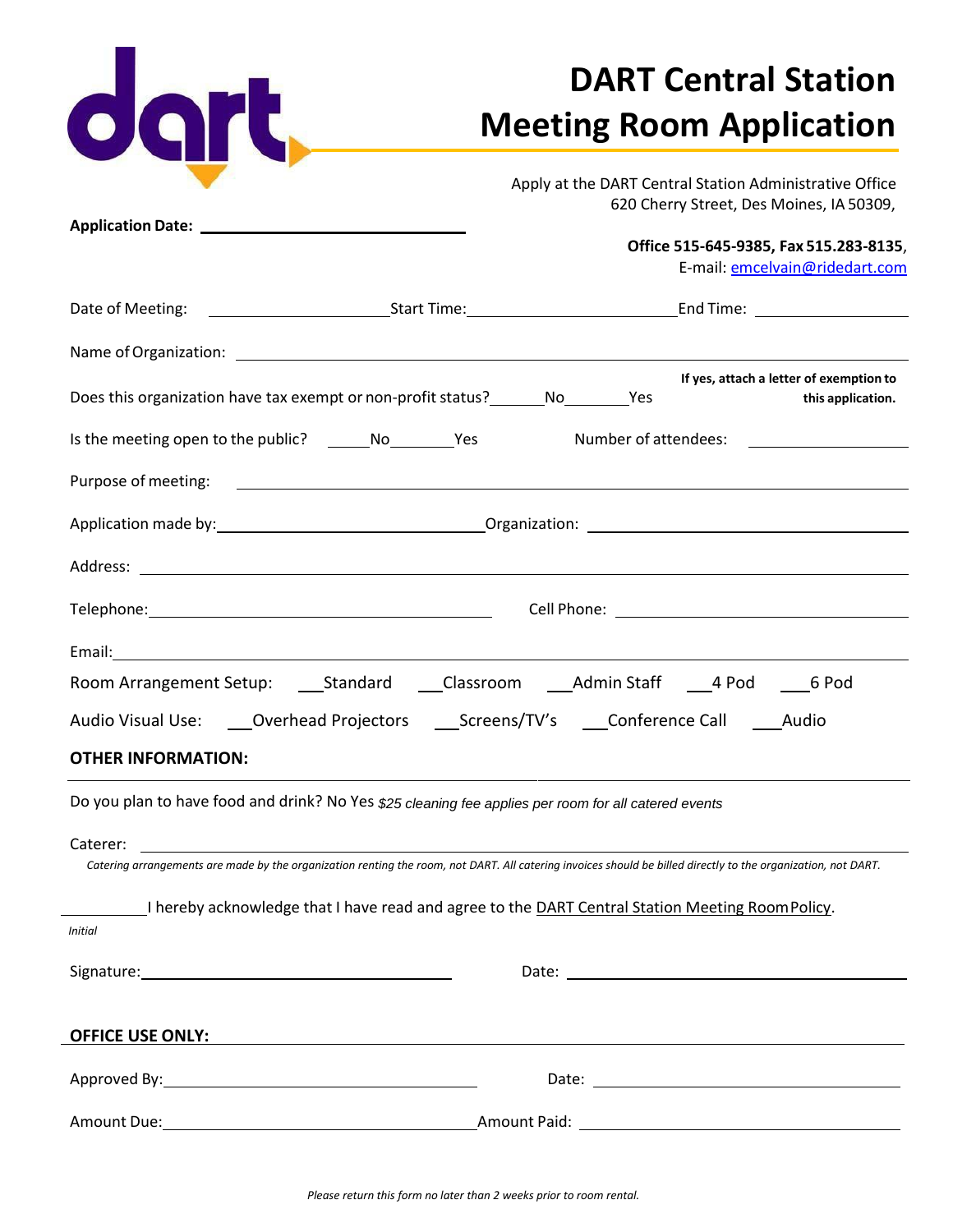

# **DART Central Station Meeting Room Policy Date Issued: October 1, 2012 Responsible Department(s): Executive Revision:**

# **PURPOSE:**

In keeping with DART's mission and core values, DART provides a meeting room located within the DART Central Station for use by non‐profit community organizations at no charge and by individuals and for for-profit groups for a fee. DART does not discriminate in making its meeting rooms available for use on the basis of race, color, national origin, religion, gender, military status, age, sexual orientation, or physical limitation.

Use of the DART Transit Station meeting room or facilities by any group in no way constitutes endorsement and/or sponsorship by the DART staff or Commission of the viewpoints, policies or beliefs of the group by DART.

The use of a meeting room or facilities by a non‐DART group shall not be publicized in such a way as to imply DART sponsorship of the group's activities unless the activity is being co‐sponsored by DART. Rooms may not be booked by for‐profit groups to hold open public workshops or seminars with a business presenter, even if the program is educational in nature.

## **ELIGIBILITY:**

Local non‐profit groups, units of government and appointed or elected government officials may use meeting rooms or facilities in DART Central Station without charge during hours DART Central Station is open if room is available. Any DART designated use will preempt any outside use.

The meeting room will not be available for rental outside the daily business hours (8:00 am to 6:00 pm) of the DART Central Station for free. Any rental outside of regular business hours will be charged the for-profit rates. At the discretion of the General Manager this fee could be reduced if the purpose is to conduct a public meeting by one of DART's partner organizations.

In cases where a non-profit designation is not readily apparent, proof of tax-exempt status may be required to establish eligibility for fee waiver. In that case, the group must qualify as a tax‐exempt organization and must submit a copy of a current letter of exemption to DART.

For‐profit businesses and individuals may use DART Central Station meeting rooms for a fee. (Please refer to the Fees for DART Central Station Meeting Room Use section of this policy.)

## **MEETING/EVENT HOURS:**

Meeting or event participants using DART Central Station meeting rooms must vacate them promptly at the end of the reserved time. DART Central Station facilities are not available on days when the DART Central Station is closed unless prior arrangements are made.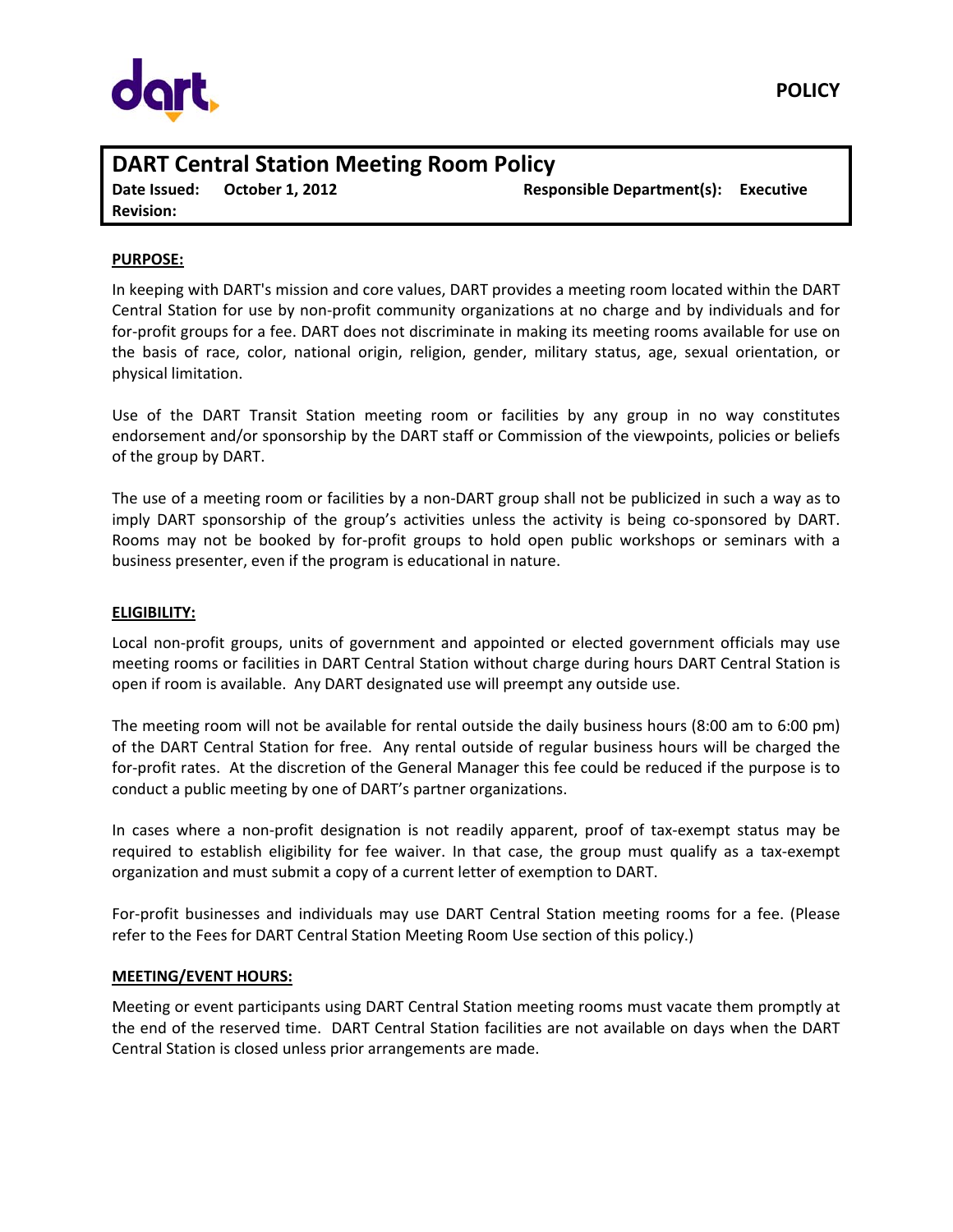



# **PUBLICITY:**

All publicity about the meeting or event must clearly state that the DART Central Station is merely the site of the meeting or event and not its sponsor.

# **RESPONSIBILITIES:**

All meetings and events held in the Transit Station must be conducted in an orderly manner and in full compliance with applicable laws, regulations, and DART rules (see DART Rules of Conduct). Failure to comply may result in the meeting or event participants being asked to leave DART Central Station immediately and in the group being prohibited from using DART facilities in the future. DART Central Station staff and security personnel reserve the right to remove any person from DART property for failing to follow patron behavior guidelines or other DART Central Station policies and procedures.

Meeting room or facilities use may be denied to anyone giving false information or failing to comply with this policy. Repeated cancellations may result in future requests being denied.

Any group using Transit Station meeting rooms or facilities must pay for any and all damage to Transit Station property resulting from the group's use. This includes but is not limited to walls, floors, grounds, equipment, and furniture. Damage to DART property may result in the group being prohibited from using Transit Station facilities in the future.

DART is not responsible for loss of or damage to non‐DART property before, during, or after the meeting or event. DART cannot supervise exhibits or group displays.

If the organization engages a speaker, the organization is responsible for all arrangements regarding the speaker.

Gambling, bingo, casinos, or wagering of any kind is prohibited.

All normal DART rules and regulations apply to all people using or visiting DART Central Station.

## **RESERVATIONS:**

Reservations for the meeting room involving DART‐sponsored activities receive the first priority. These activities include but are not limited to; trustee meetings; staff meetings; and other events sponsored by the DART that encourage use of DART materials and services. All others have second priority on all dates.

All reservations are PENDING, until approved via e-mail by DART. DART reserves the right to re-assign meeting room use based on projected attendance and requirements. Persons applying for rooms must be 18 years of age or older. DART reserves the right to ask for verification of age.

Reservations for meeting rooms in DART Central Station may be made up to three months in advance and at least 2 weeks prior to the event. Please allow for set-up and clean-up time when making a reservation. To reserve the meeting room, please speak with administrative personnel at the 620 Cherry Street Facility.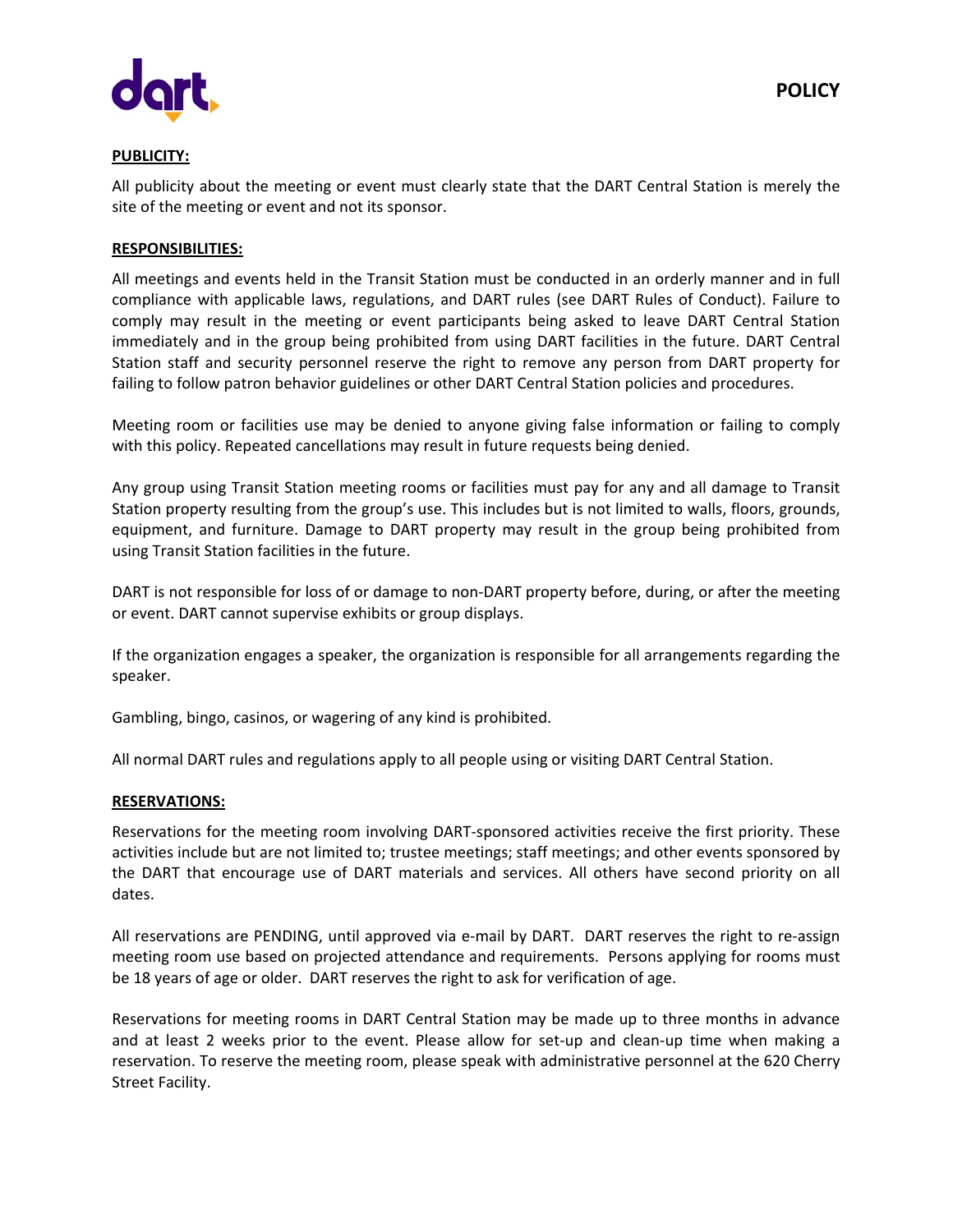

In reserving a Transit Station meeting room, a group assumes the risk that the DART may need to preempt the space for its own purposes.

Permission to use a meeting room is not transferable.

# **DART CENTRAL STATION MEETING ROOM USE:**

# *Limits on Use*

No sales or soliciting is allowed. Meetings planned by a company or individual to promote, advertise, or lead to a sale of a product or service are not permitted.

No fees can be charged to and no contributions solicited from those attending meetings, programs or events in the meeting rooms. When rooms are provided to a non-profit group, meetings must be free and open to the public.

DART reserves the right to cancel the use of the meeting room or cancel any reservation at any time if the meeting room is needed for DART use, maintenance or due to a situation warranting an emergency closing of the DART Central Station. All fees will be refunded.

All activities conducted in the Transit Station are subject to the policies of DART.

The meeting rooms are accessible to people with disabilities in accordance with the Americans with Disabilities Act.

Each group is responsible for the set‐up of the room.

Animals (with the exception of service animals) may not be brought onto the DART Central Station premises or grounds.

Use of the meeting rooms shall not cause a disturbance to the operation of the DART Central Station.

Groups using a meeting room shall not use excessive bandwidth that affects the operation of the Transit Station's computer system.

## *Supervision*

Minors using a meeting room must be under the direct supervision of a responsible adult.

DART reserves the right to limit the maximum number of times any one group may reserve the use of Transit Station meeting facilities is twelve times per year. Additional bookings are subject to the same fees charged to individuals and for‐profit groups.

## *Decorations*

Decorations which do not damage the walls, ceiling, or furniture are permitted. No scotch tape or masking tape may be used to hang items.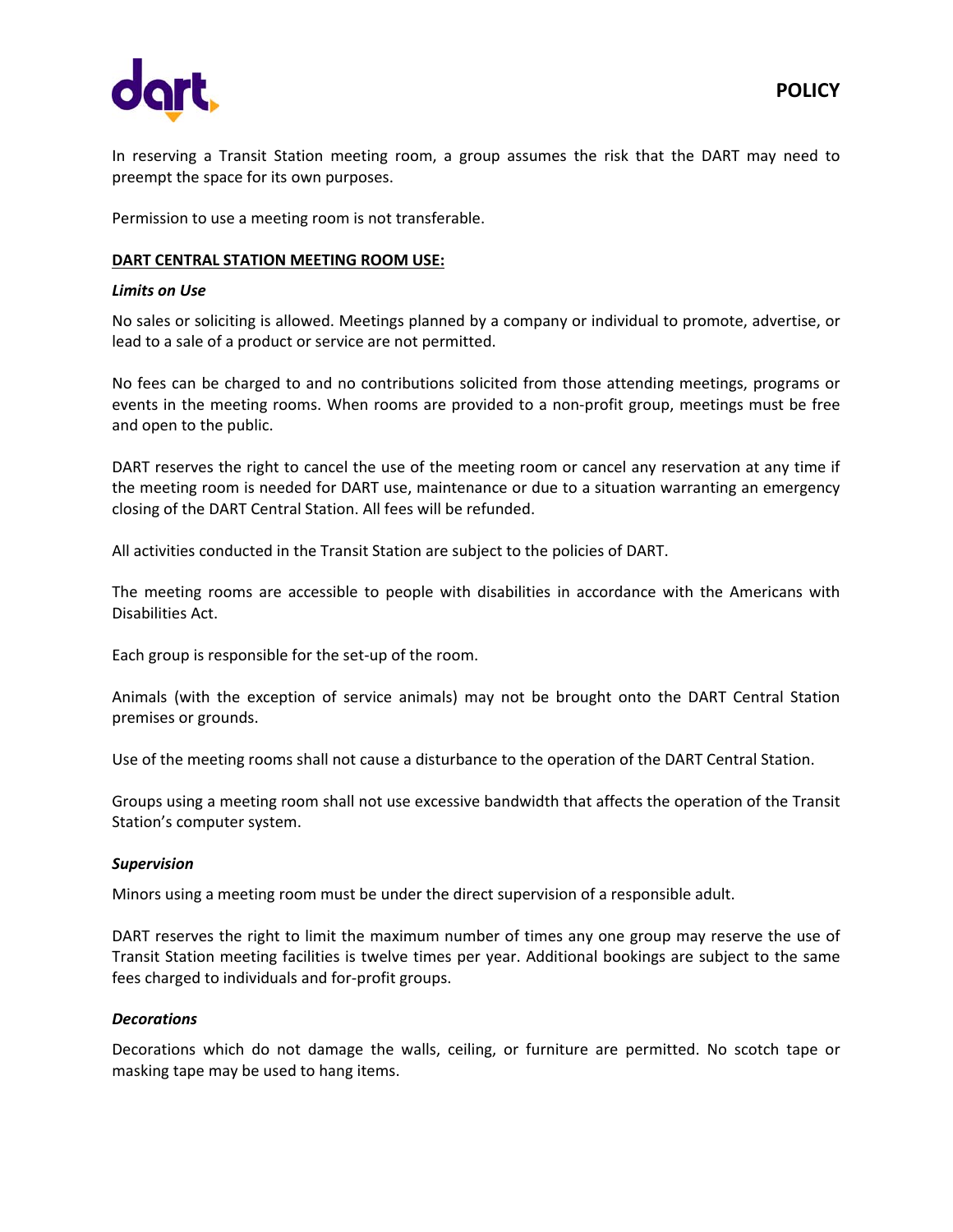

Wall decorations are limited to a tackable surface, if available, or can be hung by the use of putty tack.

Helium balloons, candles, or open flames are not permitted.

All decorations must be removed when the event is over.

# *Food and Beverages*

Food and non‐alcoholic beverages are permitted in DART Central Station meeting room.

Groups working with a caterer should ask the caterer to contact DART prior to the event.

DART will consider requests to allow alcohol only at DART Central Station meetings and events that occur after regular business hours or deemed to be appropriate by DART. Only beer and wine alcoholic drinks will be permitted. "Hard Liquor" or mixed drinks cannot be served. Cash bars, the sale of drink tickets, and self‐service bars are strictly prohibited. DART does not permit "BYOB" (bring your own beverage) functions. An organization that wants to provide alcoholic beverages at an event must select from a list of bartender service providers approved by the DART. According to the Iowa Department of Commerce, Alcoholic Beverages Division, "no liquor permit is required if an organization intends to provide beer, wine, or spirituous liquor at a private function where access is restricted to invited guests only, such as a reception, for which no admission fee is charged or any alcoholic beverages sold."

Non‐profit organizations requesting to serve alcoholic beverages at an event other than the above, such as a fund-raising event, must apply for a Temporary Permit from the DLC at least 45 days prior to the date of the event. The original Temporary Permit must be supplied to the DART at least 14 days in advance of the event. The DLC only provides temporary permits to non-profit organizations and verification of that status is required as part of the application process. The DLC provides several types of temporary permits. Organizations requesting to hold such an event are responsible for obtaining and paying for the proper permit from the DLC prior to the event. More information and application forms can be found at the DLC's website at www.iowaabd.com.

Any organization approved by DART to serve alcohol at an event is required to have a Des Moines police officer present during the hours alcohol is being served. DART will make arrangements for this security, and the additional cost must be paid by the organization.

## *Clean‐Up*

Clean‐up of the room is required. Groups or individuals using a meeting room are responsible for picking up all trash in the room. Damage, stains or spills needing clean‐up should be reported to staff immediately. Failure to do so may result in additional cleaning fees.

A cleaning fee of \$25.00 will be assessed to all meetings having food and beverage services in the meeting room.

Failure to leave the room neat and clean may result in the assessment of an additional cleaning fee or loss of future meeting room privileges.